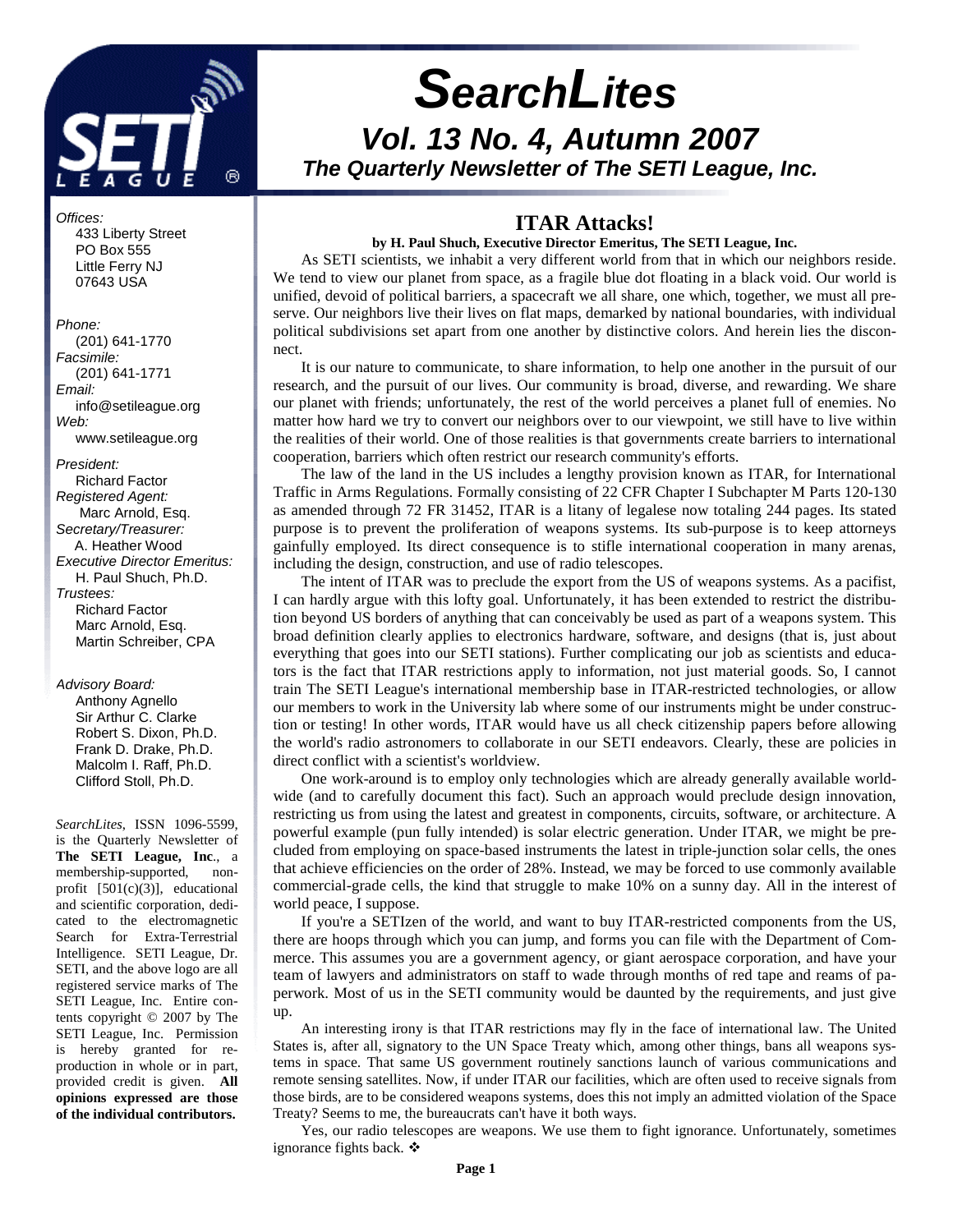## **Event Horizon**

SearchLites' readers are apprised of the following conferences and meetings at which SETI-related information will be presented. League members are invited to check our World Wide Web site (www.setileague.org) under *Event Horizon*, or email to us at info@setileague.org, to obtain further details. Members are also encouraged to send in information about upcoming events of which we may be unaware.

**August 30 - September 3, 2007**: *65th World Science Fiction Convention*, Yokohama Japan.

**September 24 - 28, 2007**: *58th International Astronautical Congress*, Hyderabad, India.

**September 28 - 29, 2007**: Pacific Northwest VHF Societey Annual Conference, Bend OR.

**October 18 - 20, 2007**: *Microwave Update 2007*, King of Prussia, PA. **October 26 - 28, 2007**: *AMSAT Space Symposium*, Pittsburgh, PA.

**October 27 - 28, 2007 (UTC)**: *ARRL International EME Competition*.

Listen for The SETI League's 1296 MHz Moonbounce Beacon.

**November 16 - 18, 2007**: *Philcon 2007*, Philadelphia PA.

**November 24 - 25, 2007 (UTC)**: *ARRL International EME Competition*. Listen for The SETI League's 1296 MHz Moonbounce Beacon.

**April 4 - 8, 2008**: I-Con 27, Stony Brook University, NY.

**April 15 - 17, 2008**: *Astrobiology Science Conference*, Santa Clara CA.

**April 19, 2008, 0000 UTC - 2359 UTC**: Eighth annual SETI League *Ham Radio QSO Party*, 14.204, 21.306, and 28.408 MHz.

**April 20, 2008, 1:00 PM Eastern Daylight Time**: Fourteenth SETI League *Annual Membership Meeting*, Little Ferry NJ.

**April 20, 2008, 2:00 PM Eastern Daylight Time**: SETI League Annual *Board of Trustees Meeting*, Little Ferry NJ.

**April 25 - 26, 2008**: *Southeastern VHF Conference*, Orlando FL.

**April 25 - 26, 2008**: *Trenton Computer Festival*, The College of New Jersey, Trenton NJ.

**May 16 - 18, 2008**: *Hamvention 2008*, Dayton OH.

**May 23 - 26, 2008**: *Balticon 42*, Baltimore MD.

**May 30 - June 1, 2008**: *Rochester Hamfest*, Rochester NY.

**June 2008 (dates TBA)**: *Society of Amateur Radio Astronomers* Conference, NRAO Green Bank WV.

**July 24 - 26, 2008**: *Central States VHF Conference*, Wichita KS. **August 8 - 10, 2008**: *EME 2008*, Florence Italy.

**September 29 - October 3, 2008**: *59th International Astronautical Congress*, Glasgow, Scotland.

**October 2008** (proposed - dates TBA): *AMSAT Space Symposium*, Orlando, FL.

**April 18, 2009, 0000 UTC - 2359 UTC**: Tenth annual SETI League *Ham Radio QSO Party*, 14.204, 21.306, and 28.408 MHz.

**May 15 - 17, 2009**: *Hamvention 2009*, Dayton OH.

**May 29 - 31, 2009**: *Rochester Hamfest*, Rochester NY.

**June 2009 (dates TBA)**: *Society of Amateur Radio Astronomers* Conference, NRAO Green Bank WV.

**July 23 - 25, 2009**: *Central States VHF Conference*, St. Charles IL.

**October 2009** (dates TBA): *60th International Astronautical Congress*, Daejon, Korea.

**October 2009** (proposed - dates TBA): *AMSAT Space Symposium*, Atlanta, GA.

**April 17, 2010, 0000 UTC - 2359 UTC**: Eleventh annual SETI League *Ham Radio QSO Party*, 14.204, 21.306, and 28.408 MHz. **June 4 - 6, 2010**: *Rochester Hamfest*, Rochester NY.

**June 2010 (dates TBA)**: *Society of Amateur Radio Astronomers* Conference, NRAO Green Bank WV. ❖

*Editor's Note:* **If this issue of SearchLites seems a little thin to you, it's because** *you* **haven't contributed to it! Submit your contributions by email to** *paul@setileague.org* **today.**

*Remembering:*

## **Prof. Ronald N. Bracewell by H. Paul Shuch, Executive Director Emeritus**

The SETI community has lost another of its pioneers, with the passing on 13 August 2007 of noted radio astronomer Ronald N. Bracewell. At the time of his death, Prof. Bracewell was the Lewis M. Terman Professor of Electrical Engineering (Emeritus) at Stanford University, where he had taught since 1955.

Born in Sydney, Australia in 1921, Ron Bracewell served during the Second World War as a microwave and radar engineer at the Radiophysics Laboratory of the Commonwealth Scientific and Industrial Research Organization (CSIRO), Sydney, before completing his Ph.D. in Physics at Cavendish Laboratory, Cambridge. He returned to CSIRO as a Senior Research Officer at the Radiophysics Laboratory, prior to coming to the US in 1954, first lecturing in the Astronomy Department at the University of California, Berkeley, and the following year moving across the bay to Stanford.

In 1955, Bracewell co-authored with J.L. Pawsey, his former supervisor at CSIRO, *Radio Astronomy*, probably the first textbook in this emerging discipline. Other significant publications include the standard EE textbook *The Fourier Transform and its Applications* (1965), the popular SETI book *The Galactic Club: Intelligent Life in Outer Space* (1974), several works on image processing, and two books on trees found in the vicinity of the Stanford campus. Ron strongly believed in the possibility that advanced extraterrestrial civilizations would explore the cosmos by constructing autonomous robotic probes, and today these hypothesized exploration vehicles are universally known as Bracewell Probes.

At Stanford in 1961, Ron Bracewell and his grad student Govind Swarup (later to become director of the India Centre for Radio Astrophysics) constructed an innovative 4 GHz spectroheliograph on the Stanford campus, a pencil-beam interferometer with micro-steradian resolution. Consisting of 32 3-meter dishes in a Mills Cross arrangement, that design inspired The SETI League's own Very Small Array (VSA) project, to which Ron contributed design expertise. My first direct contact with Ron Bracewell occurred upon the dismantling of the Stanford spectroheliograph in the late 1970s, with Ron contributing one of the dishes to San Jose City College. I was teaching there at the time, and this Stanford dish became my students' first radio telescope (as well as a forerunner of today's Project Argus instruments).

Ron Bracewell had a strong interest in Optical SETI, and presented papers at each of the OSETI conferences sponsored by SPIE, the international photo-optical society. He introduced significant modifications to the Fast Fourier Transform which facilitate improved image processing, and developed algorithms still widely used by SETI League members for candidate signal analysis. I shall remember Professor Bracewell every time I fire up my Digital Signal Processing computers.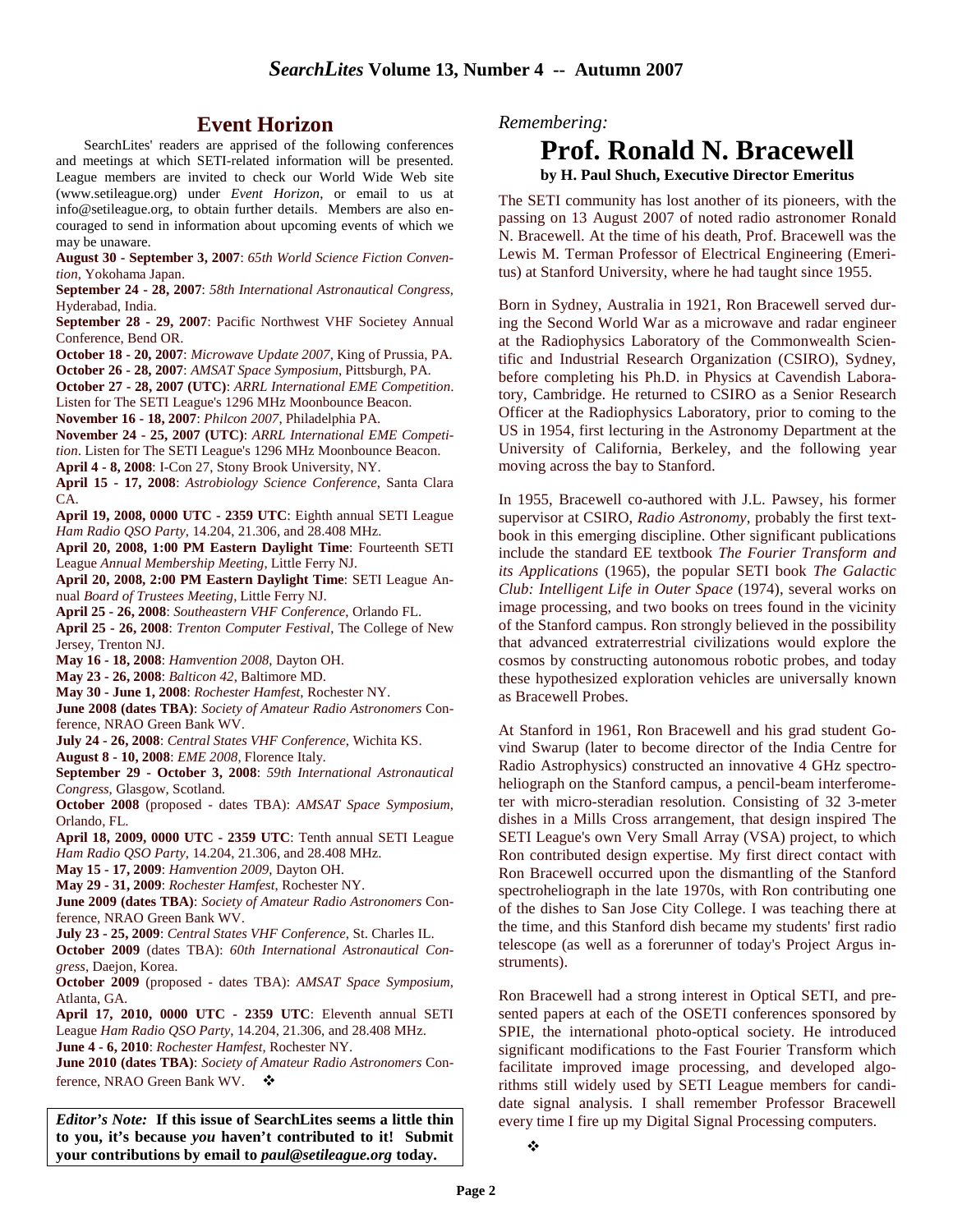*Guest Editorial*

## **How Accurate Must We Be? by Richard Factor**

The ARRL, to which many SETI League members belong, is and has been since the beginning of ham (amateur) radio the umbrella organization for its practitioners in the US. ARRL initially stood for American Radio Relay League; through some marketing sorcery, it now apparently stands for National Association for Amateur Radio. A very large percentage of us join, although we are under no obligation to do so, and its magazine, the engagingly titled "QST" is an important historical and technical journal in our radio lives. The ARRL sponsors various activities and promulgates the rules and dates in QST. For example, "Field Day" is an annual event at which time hams will leave their comfortable homes to erect antennas in public parks, farm fields, and mountain tops and attempt to contact others sosituated over the radio. One major contributor to the non-profit ARRL is the mosquito repellant manufacturers association.

The majority of ARRL-sponsored activities could be considered "social" in the sense that, as does Field Day, they involve a bunch of hams getting together to do something. Others are social in the sense that the goal is for hams to contact each other on the radio and exchange information. But one activity is both solitary and nerdish: The "Frequency Measuring Test." In the FMT, the ARRL uses its headquarters radio station W1AW to transmit signals at several different frequencies in the amateur radio bands, and it is up to the entrants to measure the frequencies as precisely as they are able to. For example, the contest announcement may say that W1AW will be transmitting on (approximately) 1853, 3586, and 7039 kHz. The mission would be to refine that to 1853,059.2 Hz, etc.

In order to do this, you have to have a number of capabilities:

You have to find the signal with your receiver. Although this is usually easy, you must contend with "band conditions" and weak signals, not to mention possible interference from other users who share the frequency.

• You have to identify the signal. They identify in Morse Code, so if you don't speak Morse you might pick the wrong signal.

• You have to measure the frequency of the signal as precisely as possible. Depending on your equipment, which you have hopefully recently calibrated, you might be limited to measuring to the nearest 100 or 10 Hz. It actually takes a bit of precision work to get to the nearest Hz and fraction thereof. (A "Hz" is just a "cycle per second" in new clothes. An AM broadcast station, e.g., 1010 WINS, transmits on 1,010,000 Hz.)

Needless to say, the FMT is one of my favorite ham (and nerd) activities. I can sit, (alone, of course,) amongst the glowing lights and screens of my test equipment and reduce hours of effort and kilobucks of hardware to three or four precise numbers, each of which agrees closely with its counterpart number measured at ARRL Headquarters over a hundred miles from here. What's not to enjoy? But the best part of the FMT for me was that I was able to prove the ARRL wrong in one of their assumptions about the contest. As every SETI League member knows, there is no greater nerd satisfaction than doing something that you are told can't be done. My joy was ameliorated to some extent in that I think the "can't be done" assertion wasn't well thought out. In early announcements of the FMT in QST, ARRL asserted that accuracies greater than 1 PPM weren't possible. Hah! (1 PPM is 1 Hertz per megahertz. For example, it's "impossible" to measure the 7039 frequency to better than 7Hz. Did I mention "Hah!"?) This surprised me when I saw it, and in later years they dropped the claim. I'd like to feel that I contributed to their change of theory.

So, how well do I do in the FMT? Between 2003 and 2006, my very worst result was .26 PPM, and most were .1PPM or (much) better. Is this close enough for SETI work? Probably. Our Project Argus stations typically monitor the spectrum surrounding 1420 MHz, the precession frequency of interstellar neutral hydrogen atoms. An error of .1 ppm at the hydrogen line translates to 142 Hz of frequency uncertainty. If our digital signal processing bins are (typically) 10 Hz wide, this means we can be off by fourteen bins in assessing any received signals, and never know it. Of course, since our software monitors many thousands of bins at a time, this might not particularly matter, at least in the signal acquisition phase of our search.

**Disclaimer:** *The opinions expressed in editorials are those of the individual authors, and do not necessarily reflect the position of The SETI League, Inc., its Trustees, officers, Advisory Board, members, donors, or commercial sponsors.*

## **2007 SARA Proceedings Now Available**

 For the second year in a row, the nonprofit, membership-supported SETI League is proud to announce the availability of a published Proceedings for the annual Conference of The Society of Amateur Radio Astronomers. SARA is a SETI League Affiliate Society that represents several hundred amateur radio astronomers around the world. This Proceedings is published in conjunction with SARA's 2007 Annual Meeting, being held July 1 - 3, 2007, at the National Radio Astronomy Observatory (NRAO), Green Bank WV. The Proceedings includes papers on radio astronomy hardware, software, education, research strategies, and philosophy, several submitted by SETI League members.

All papers in this formal Proceedings were peer-reviewed by a panel of SARA members with appropriate professional expertise and academic credentials. Prof. H. Paul Shuch, The SETI League's Executive Director Emeritus, also serves as SARA vice president on a volunteer basis. In that capacity, he served as editor of the 2007 SARA Conference Proceedings, as well as coordinator for the joint technical meeting. Further information about SARA and their annual conference can be found on the SARA website, radio-astronomy.org.

The Table of Contents for the 2007 SARA Proceedings appears elsewhere in this issue. One copy of the Proceedings was provided to each registered attendee at the 2007 SARA Conference. To benefit those SARA and SETI League members unable to attend, copies are now available from The SETI Store for a suggested contribution of \$20 US postpaid to US addresses, or \$25 US elsewhere. The SETI League still has copies of last year's SARA Proceedings available as well, for the same suggested contribution.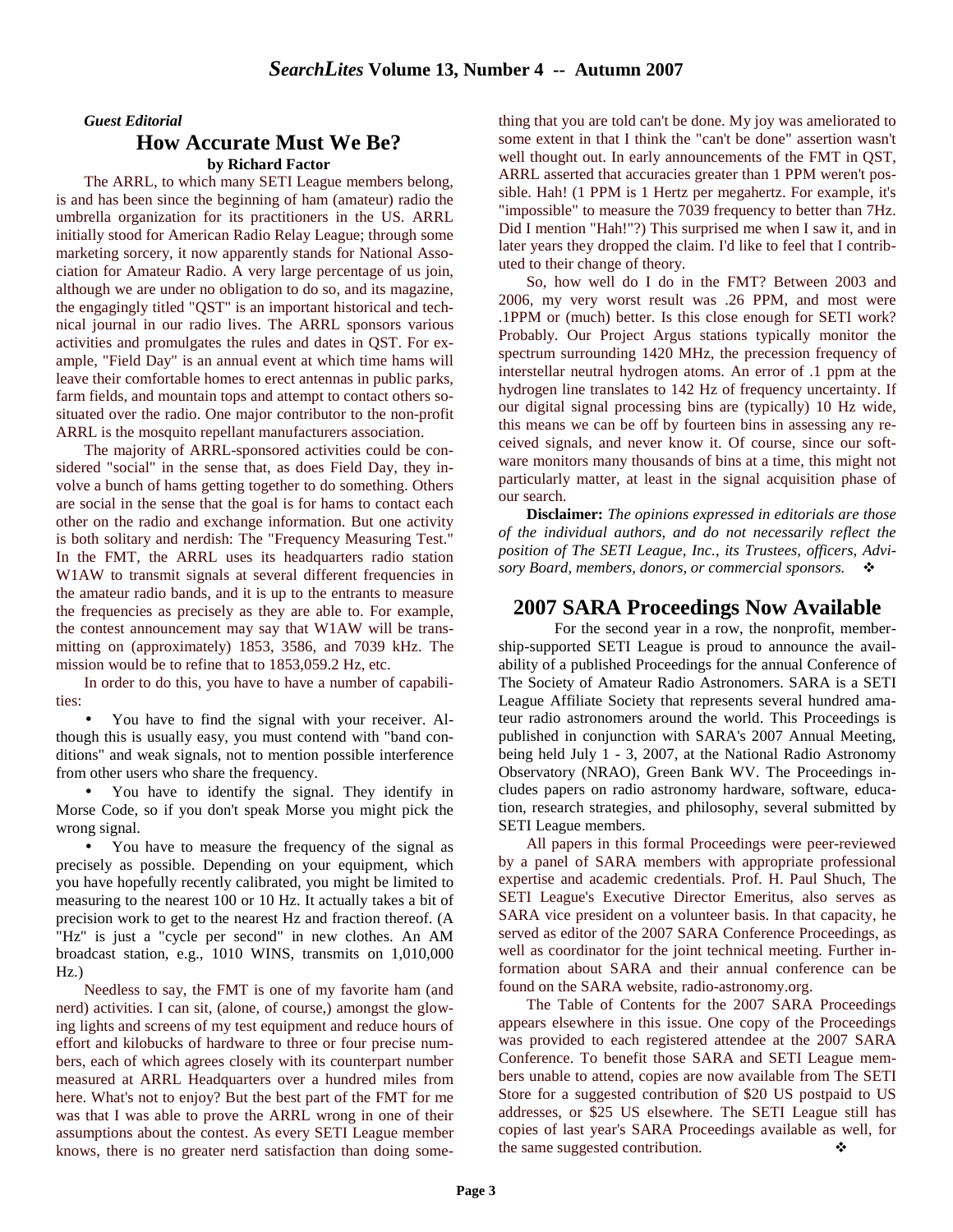# *Publications Department:* **Proceedings of the 2007 Conference of the Society of Amateur Radio Astronomers**

**Now available --** *Proceedings of the 2007 Conference of the Society of Amateur Radio Astronomers*. Many SETI League members contributed to this July 2007 Conference, hosted by our sister society, SARA. Published by the American Radio Relay League. ISBN 0- 87259-997-3.



**Suggested Contribution:** \$20 postpaid in US, \$25 postpaid elsewhere.

*SETI League photo*

#### **Table of Contents**

- Letter of Welcome from SARA President Charles Osborne
- Greetings from SARA founder Jeffrey Lichtman
- **SARA Mission Statement**
- 2007 SARA Conference Schedule
- 2007 SARA Conference Abstracts
- Announcement of Keynote Speaker, Dr. Andrew Clegg, W4JE
- Present and Future Spectrum Trends, by Andrew Clegg
- Carbides if Present in Interstellar Dust, by William L. Marshall
- Presenting a Talk on Radio Astronomy, by Jon Wallace
- A Review of Interstellar Chemistry, by Bruce Lerner
- Solar SID and Whistler Radios, by Jon Wallace
- Designing a Tunable LO for ELF Measurements, by Paul L. Oxley
- A Year of GNU Radio and SDR Astronomy, by Marcus Leech and David Ocame
- Gamma Ray Bursters and Amateur Radio Astronomy, by John C. Mannone
- Shouting in the Jungle, by Paul Shuch and Ivan Almar
- Archimedes' Lever, by Paul Shuch
- Noise and Noise Figure, by Charles S. Osborne
- Time and Frequency Standards, by Charles S. Osborne
- Scheduling, Automation, and Control, by Jasem K. Mutlaq
- SARA Author/Speaker Biographies
- *Radio Astronomy* Special Winter 2007 Issue

#### **Right: Author Rob Sawyer visits The SETI League's Very Small Array (VSA) radio telescopes >>**

## *Featured Song:*

# **Rollback**

*Inspired by the novel of the same title by Rob Sawyer* **lyrics © 2007 by Dr. H. Paul Shuch sung to the tune of "Rolling Down on Old Maui" (traditional)**

It's a damned fine life, little toil or strife these four score and seven years. But it's winding down. Not a tear or frown; of the end Sarah has no fears. Then a call's received, as she long believed. Though her days are drawing short, What is heard this day only she can say, so to work Sarah must report.

#### CHORUS:

Roll her back to twenty five, I say, roll her back to twenty five. For her no sleep, we have to keep Ms. Halifax alive.

Ms. Halifax was a clever lass. She decoded the Call from the Sky Back in two k nine. Her brilliant mind helped us craft Planet Earth's reply. When the Sigma Dracons saw her note, they'd respond, she knew without fail. But the round-trip time is thirty eight years, and by then she'd be old and frail.

#### **CHORUS**

The answer came on schedule, just like Sarah always knew: A response to her message from long ago - and a scrambling sequence too. An encrypted message from aliens? Sarah though, "how can this be?" Though the algorithm was evident, only Sarah could find the key.

#### **CHORUS**

The cost of Rollback technology is a small nation's GDP. A fountain of youth for billionaires, Sarah thought, but not for me. A tycoon, self made, promised all bills paid, if she would carry on. Smiling at their past, she agreed at last: "But not without my love, Don."

#### ALTERNATE CHORUS:

Roll them back to twenty five, I say, roll them back to twenty five. For them no sleep, we have to keep both Sarah and Don alive.

Rollback reliability leaves a lot to be desired. The result achieved with Don and Sarah is not what was required. With one made young and the other old (I won't tell which is which), We see a clever plot unfold, and it shows that life's a bitch.

#### **CHORUS**

I will not spoil the ending of this entertaining tale, For you can buy a copy wherever fine books are on sale. The novel's "Rollback" by Robert Sawyer, the publisher is TOR, So you will have to read it if you are wanting to learn more.

#### **CHORUS**

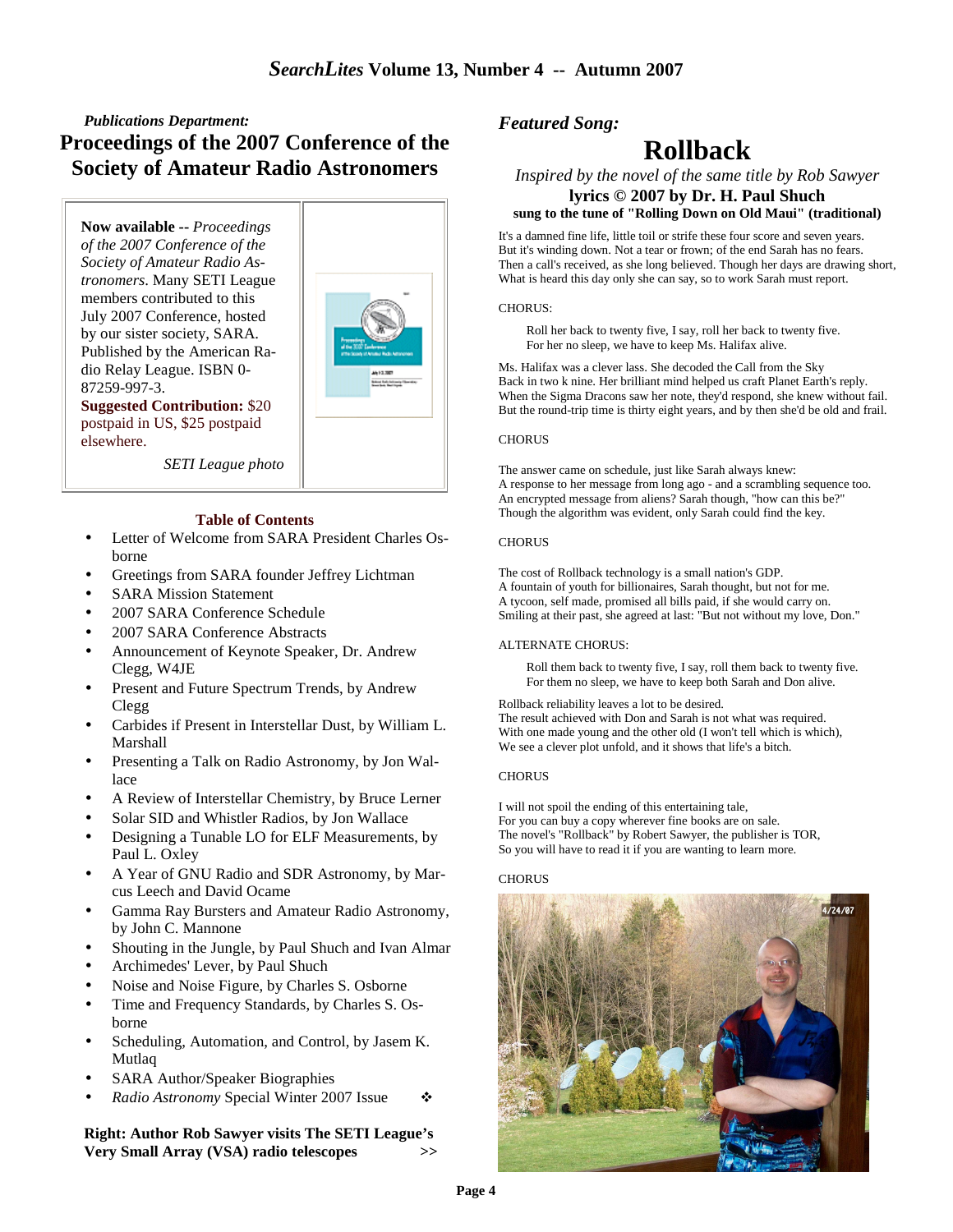# **SETI League Director Emeritus Honored by Astronautics Academy**

Little Ferry, NJ.., August 2007 -- H. Paul Shuch, the author, educator and engineer who heads up a grass-roots Search for Extra-Terrestrial Intelligence, has been elected to Full Membership in the prestigious International Academy of Astronautics (IAA). A Corresponding Member of the academy since 2003, Prof. Shuch left a successful academic career in 1995 to become Executive Director of the newly founded SETI League, an international nonprofit organization. Currently, as Executive Director Emeritus, he remains responsible for planning and implementing The SETI League's educational, scientific, technology and outreach programs. His elevation to Full Membership in the academy will be formalized at this year's International Astronautical Congress, to be held next month in Hyderabad, India.

The IAA is a scientific institution devoted to fostering the development of astronautics for peaceful purposes, recognizing individuals who have distinguished themselves in a branch of science or technology related to astronautics, and providing programs through which the membership can contribute to international endeavors in the advancement of aerospace science. It was founded in Stockholm in 1960 by the noted aerodynamicist Dr. Theodore Von Karman.

With his elevation to Full Member, Dr. Shuch joins several hundred distinguished space scientists and engineers from 60 countries, including two other SETI League members, in lifetime IAA membership. The academy cooperates, exchanges and conducts joint meetings with national academies, and prepares cosmic planning studies through its six commissions. The academy also organizes many independent international scientific meetings, such as the Humans in Space, Small Satellite, Low Cost Planetary Mission, Realistic Near-term Advanced Scientific Space Mission, and Impact of Space Technology Innovation on Economic Development conferences.

Dr. Shuch was appointed to the IAA's SETI Permanent Study Group in 2000, and currently serves as its co-chairman and webmaster. He has presented papers at nine different IAA meetings in Europe, North America, South America, and Asia, and published articles in its peer reviewed scholarly journal, *Acta Astronautica*. "This bodes well for SETI," says Shuch of his election to Full Membership, "because it is yet another indicator that our research is being accepted, and respected, by the mainstream scientific community."

SETI scientists seek to determine through microwave and optical measurements whether humankind is alone in the universe. Since Congress terminated NASA's SETI funding in 1993, The SETI League and other scientific groups have been attempting to privatize the research. Experimenters interested in participating in the search for intelligent alien life, or citizens wishing to help support it, should email to join at setileague dot org, check the SETI League Web site at http://www.setileague.org/, send a fax to +1 (201) 641-1771, or contact The SETI League, Inc. membership hotline at +1 (800) TAU-SETI. Be sure to provide us with a postal address to which we will mail further information. The SETI League, Inc. is a membershipsupported, non-profit [501(c)(3)], educational and scientific corporation dedicated to the electromagnetic Search for Extra-Terrestrial Intelligence.

❖

*Ask Dr. SETI* 

## **Relativistic Mass**

### **Dear Dr. SETI:**

*Do photons have mass? Adam (student)* 

#### **The Doctor Responds:**

Of course they do, Adam. But only if they're Catholic.

Okay, a serious question (succinct and to the point) requires an equally serious answer. Your question raises some nontrivial issues.

Einstein defined the photon as a massless particle of pure electromagnetic energy. Unfortunately, Einstein also described a mass-energy equivalency. So, if photons are energetic, they must have mass. How we do resolve Einstein's contradiction? By postulating the concept of relativistic mass.

Try this experiment: grab hold of a photon (this may be more difficult than it sounds, because photons are both remarkably quick and uncommonly slippery), place it on a triple beam balance, and measure its mass. As long as it remains stationary on the scale, the photon is indeed massless (just as Einstein advertised). So far, so good.

Except that photons don't do a very good job remaining motionless. In fact, they tend to propagate at a fixed velocity (which we call the speed of light). In free space, that velocity is 300 million meters per second. (In media other than vacuum, photons move more slowly; your mileage may vary.) The speed of light is, of course, a relativistic velocity -- which is how photons in motion acquire relativistic mass.

Planck's Law tells us that the energy of a photon is frequency dependent, and can be quantified as

 $e_p = h * nu$ 

where **e**<sub>p</sub> represents the energy (in Joules) of a single photon, **nu** is the photon's frequency, in cycles per second, or Hz, and **h**, Planck's Constant, is a fudge factor to make all the units come out with dimensional consistency. (The accepted value for Planck's Constant is **6.626\*10-34 J\*s**; glad you asked.)

Relativity theory tells us that the energy of a particle is related to its mass and the speed of light by the familiar relationship:

### $\mathbf{e} = \mathbf{m}^* \mathbf{c}^2$

This suggests that if we know the mass of a photon, since we know the value of its velocity (c), we can compute its energy. Conversely, if we know the energy of a photon, we should be able to rearrange relativity, and solve for its equivalent mass.

The next step is to assume the Planck energy of a photon and its relativistic energy are equal. This would leave us with:

 $h * nu = m * c<sup>2</sup>$ 

### **[Planck = Einstein]**

and a little algebraic manipulation yields an expression for the (frequency-dependent) relativistic mass of a photon:

 $m = h * nu / c<sup>2</sup>$ 

Let's try this relationship on for size with a familiar photon emitted by the spin-flip of neutral hydrogen. The resulting frequency, 1420 MHz, is a popular spot on the SETI dial. Plugging in this frequency, Planck's constant, and the speed of light, we see that an H1 photon has a relativistic mass on the order of 1\*10-41 kg. Not terribly heavy, to be sure, but still, clearly, a non-zero mass.

And hydrogen line photons aren't even Catholic.